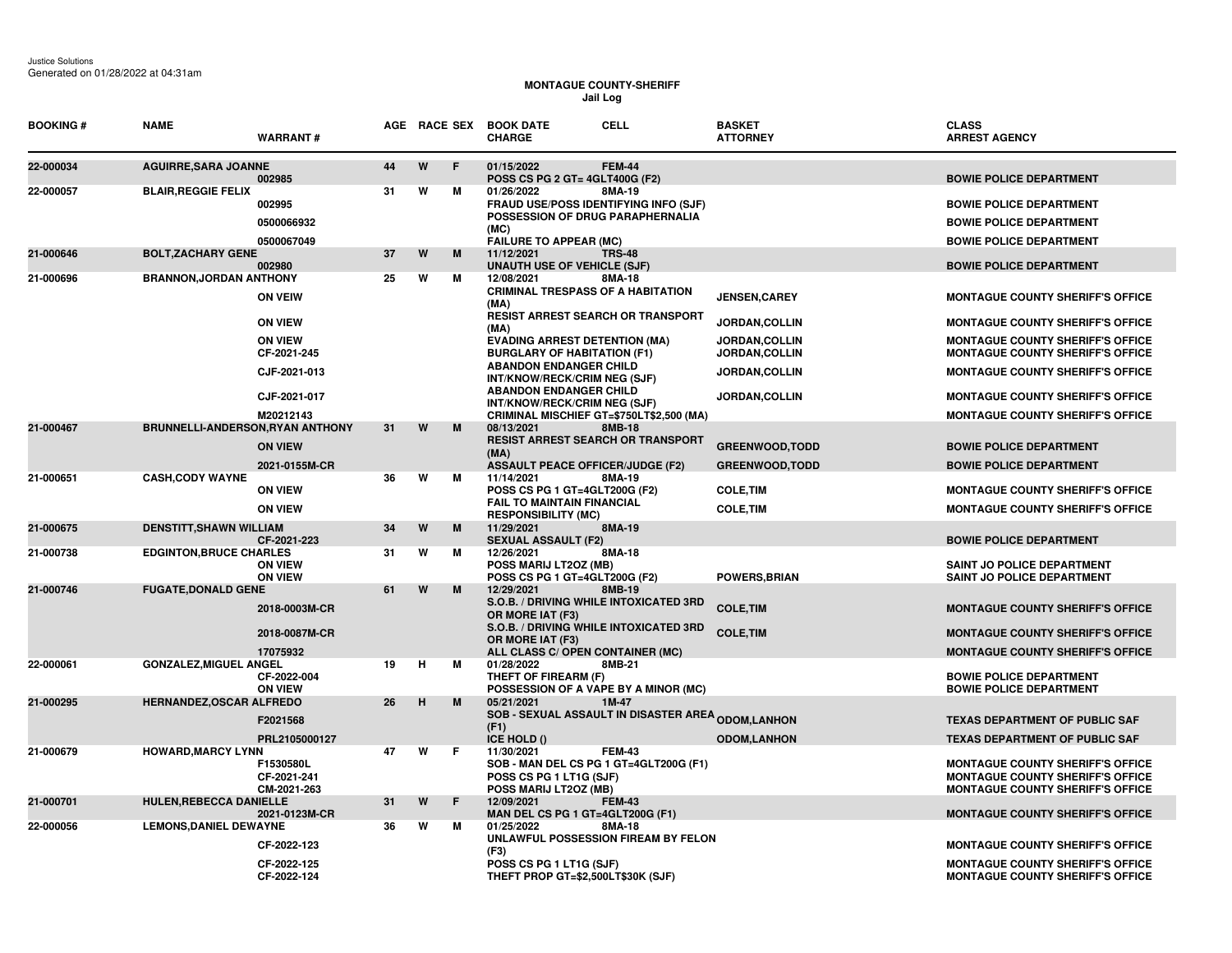|           |                               | <b>ON VIEW</b>                                                                                          |    |   |   | <b>POSS DANGEROUS DRUG (MA)</b>                                                                                                                                                                                                                                                                                                                                                                                                                 |                                                                                 | <b>MONTAGUE COUNTY SHERIFF'S OFFICE</b>                                                                                                                                                                                                                                                                   |
|-----------|-------------------------------|---------------------------------------------------------------------------------------------------------|----|---|---|-------------------------------------------------------------------------------------------------------------------------------------------------------------------------------------------------------------------------------------------------------------------------------------------------------------------------------------------------------------------------------------------------------------------------------------------------|---------------------------------------------------------------------------------|-----------------------------------------------------------------------------------------------------------------------------------------------------------------------------------------------------------------------------------------------------------------------------------------------------------|
| 21-000747 | <b>MCGEE, KEVIN SCOTT</b>     | <b>ON VIEW</b>                                                                                          | 50 | W | M | 12/30/2021<br>8MB-21<br><b>AGG ASSAULT DATE/FAMILY/HOUSE</b><br>W/WEAPON (F1)                                                                                                                                                                                                                                                                                                                                                                   |                                                                                 | <b>BOWIE POLICE DEPARTMENT</b>                                                                                                                                                                                                                                                                            |
| 22-000041 | <b>MEEK, STEPHEN RAY</b>      | CF-2022-119<br>CF2021-211<br>F20222647                                                                  | 44 | W | М | 8MB-19<br>01/19/2022<br><b>EVADING ARREST DET W/VEH (F3)</b><br><b>BURGLARY OF BUILDING (SJF)</b><br>POSS CS PG 1 LT1G (SJF)                                                                                                                                                                                                                                                                                                                    | RENFRO, ZACHARY<br>RENFRO, ZACHARY<br><b>RENFRO,ZACHARY</b>                     | <b>MONTAGUE COUNTY SHERIFF'S OFFICE</b><br><b>MONTAGUE COUNTY SHERIFF'S OFFICE</b>                                                                                                                                                                                                                        |
| 21-000744 | <b>MONEY, WESLEY FRANKLIN</b> | <b>ON VIEW</b><br><b>ON VIEW</b><br><b>ON VIEW</b><br><b>ON VIEW</b>                                    | 25 | W | M | 12/29/2021<br>8MB-21<br><b>EVADING ARREST DETENTION (MA)</b><br>POSSESSION OF STOLEN PROPERTY (MB)<br><b>FRAUD USE/POSS IDENTIFYING INFO #</b><br><b>ITEMS 5LT10 (F3)</b><br><b>POSS DANGEROUS DRUG (MA)</b>                                                                                                                                                                                                                                    |                                                                                 | <b>BOWIE POLICE DEPARTMENT</b><br><b>BOWIE POLICE DEPARTMENT</b><br><b>BOWIE POLICE DEPARTMENT</b><br><b>BOWIE POLICE DEPARTMENT</b>                                                                                                                                                                      |
| 22-000011 | <b>NAIL, AARON EUGENE JR</b>  | 2021-0142M-CR<br><b>ON VIEW</b>                                                                         | 37 | W | М | CAPIAS/MTP-POSS CS PG 1 LT1G (SJF)<br>01/06/2022<br>8MA-19<br>POSS CS PG 1 GT=1GLT4G (F3)                                                                                                                                                                                                                                                                                                                                                       | <b>POWERS, BRIAN</b>                                                            | <b>BOWIE POLICE DEPARTMENT</b><br><b>BOWIE POLICE DEPARTMENT</b>                                                                                                                                                                                                                                          |
| 22-000022 | <b>NEISS, JERRY ALAN</b>      | F20212625                                                                                               | 35 | W | M | 01/12/2022<br>8MB-21<br>FAIL TO COMPLY SEX OFF DUTY TO REG                                                                                                                                                                                                                                                                                                                                                                                      | JORDAN, COLLIN                                                                  | <b>MONTAGUE COUNTY SHERIFF'S OFFICE</b>                                                                                                                                                                                                                                                                   |
| 21-000266 | <b>SANDERS, LANE JOSEPH</b>   | 2020-0133M-CR<br>2020-0134M-CR<br><b>ON VIEW</b>                                                        | 25 | w | м | LIFE/ANNUAL (F3)<br>05/07/2021<br>8MB-18<br>MTP - POSS CS PG 1 GT=4GLT200G (F2)<br>MTP - EVADING ARREST DETENTION W/VEH Williams, Roger<br>OR WATERCRAFT (SJF)<br><b>RESIST ARREST SEARCH OR TRANSPORT</b>                                                                                                                                                                                                                                      | <b>WILLIAMS, ROGER</b><br>Williams, Roger                                       | <b>BOWIE POLICE DEPARTMENT</b><br><b>BOWIE POLICE DEPARTMENT</b><br><b>BOWIE POLICE DEPARTMENT</b>                                                                                                                                                                                                        |
| 21-000709 | SMITH, CACIA ALEXANDRIA       | CJF-2021-014<br>CJF-2021-016                                                                            | 27 | W | F | (MA)<br>12/14/2021<br><b>FEM-44</b><br><b>ABANDON ENDANGER CHILD</b><br>INT/KNOW/RECK/CRIM NEG (SJF)<br><b>ABANDON ENDANGER CHILD</b><br>INT/KNOW/RECK/CRIM NEG (SJF)                                                                                                                                                                                                                                                                           | <b>MARSH,LEE ANN</b><br><b>MARSH,LEE ANN</b>                                    | <b>MONTAGUE COUNTY SHERIFF'S OFFICE</b><br><b>MONTAGUE COUNTY SHERIFF'S OFFICE</b>                                                                                                                                                                                                                        |
| 21-000668 | <b>SMITH, COBY WAYNE</b>      | 2021-0004 M-CR<br>CR22015-3<br>CR-80381-3<br>CR-22019-5                                                 | 33 | W | М | 11/25/2021<br>8MA-18<br><b>MOTION TO REVOKE TAMP FAB PHYS</b><br><b>EVIDENCE W/ INT IMPAIR (F3)</b><br>PROBATION VIOLATION ASSAULT FAM/MEM<br><b>IMPEED BREATH (SJF)</b><br>PROBATION VIOLATION POSS CS PG 3 LT<br>28G (SJF)<br>PROBATION VIOLATION CREDIT CARD OR<br><b>DEBIT CARD ABUSE (SJF)</b>                                                                                                                                             | <b>ALLEN, LAUREN</b>                                                            | <b>MONTAGUE COUNTY SHERIFF'S OFFICE</b><br><b>MONTAGUE COUNTY SHERIFF'S OFFICE</b><br><b>MONTAGUE COUNTY SHERIFF'S OFFICE</b>                                                                                                                                                                             |
| 22-000058 | <b>SONGER, BRIAN NEAL</b>     | <b>ON VIEW</b>                                                                                          | 57 | W | M | <b>SEG-26</b><br>01/26/2022<br>POSS CS PG 1 LT1G (SJF)                                                                                                                                                                                                                                                                                                                                                                                          |                                                                                 | <b>MONTAGUE COUNTY SHERIFF'S OFFICE</b>                                                                                                                                                                                                                                                                   |
| 22-000026 | <b>STEWART, SILVER SHADOW</b> | <b>ON VIEW</b><br><b>ON VIEW</b><br><b>ON VIEW</b><br><b>ON VIEW</b><br><b>ON VIEW</b><br>2021-0001M-CR | 25 | w | м | 01/14/2022<br>8MB-19<br>MAN DEL CS PG 2 OR 2-A GT=4GLT400G (F1) JORDAN,COLLIN<br>POSS MARIJ GT4OZLT=5LBS (SJF)<br>THEFT PROP GT=\$2,500LT\$30K (SJF)<br>MAN DEL CS PG 1 GT=1GLT4G (F2)<br><b>IMPERSONATE PUBLIC SERVANT (F3)</b><br><b>MOTION TO PROCEED W/ ADJ GUILT-POSS</b><br>$CS$ PG1<1G (SJF)                                                                                                                                             | <b>JORDAN,COLLIN</b><br>JORDAN, COLIN<br><b>JORDAN,COLLIN</b><br>JORDAN, COLLIN | <b>MONTAGUE COUNTY SHERIFF'S OFFICE</b><br><b>MONTAGUE COUNTY SHERIFF'S OFFICE</b><br><b>MONTAGUE COUNTY SHERIFF'S OFFICE</b><br><b>MONTAGUE COUNTY SHERIFF'S OFFICE</b><br><b>MONTAGUE COUNTY SHERIFF'S OFFICE</b><br><b>MONTAGUE COUNTY SHERIFF'S OFFICE</b>                                            |
| 22-000059 | <b>SUAGEE, MATTHEW HEATH</b>  |                                                                                                         | 39 | W | M | 01/26/2022<br><b>TRS-48</b>                                                                                                                                                                                                                                                                                                                                                                                                                     |                                                                                 |                                                                                                                                                                                                                                                                                                           |
| 21-000695 | <b>TRICE, DAVID JOEL</b>      | M20212131<br>2019-0113M-CR                                                                              | 51 | w | М | THEFT PROP GT=\$750LT\$2,500 (MA)<br>8MB-19<br>12/07/2021<br><b>MOTION TO REVOKE COMMUNITY</b>                                                                                                                                                                                                                                                                                                                                                  | <b>MARSH,LEE ANN</b>                                                            | <b>MONTAGUE COUNTY SHERIFF'S OFFICE</b><br><b>MONTAGUE COUNTY SHERIFF'S OFFICE</b>                                                                                                                                                                                                                        |
| 22-000013 | <b>WEST, DANIEL RANDALL</b>   | 2022-0001M-CR<br>19930-01<br>19930-02<br>21711-01<br>21711-02<br>21711-03<br>21711-04                   | 48 | W | M | SUPERVISION-POSS S PG GT 1 LT 4G ()<br>01/06/2022<br><b>TRS-48</b><br>POSS CS PG 1 LT1G - DFZ (F3)<br><b>FAILED TO MAINTAIN FINANCIAL</b><br><b>RESPONSIBILITY-CLASS C (MC)</b><br>DRVING WHILE LICENSE INVALID-CLASS C<br>(MC)<br>DRIVING WHILE LICENSE INAVLID -CLASS C<br>(MC)<br>DEFECTIVE TAIL LAMPS-CLASS C (MC)<br><b>FAILED TO MAINTAIN FINANCIAL</b><br><b>RESPONSIBILITY-CLASS C (MC)</b><br><b>EXPIRED REGISTRATION-CLASS C (MC)</b> |                                                                                 | <b>MONTAGUE COUNTY SHERIFF'S OFFICE</b><br><b>MONTAGUE COUNTY SHERIFF'S OFFICE</b><br><b>MONTAGUE COUNTY SHERIFF'S OFFICE</b><br><b>MONTAGUE COUNTY SHERIFF'S OFFICE</b><br><b>MONTAGUE COUNTY SHERIFF'S OFFICE</b><br><b>MONTAGUE COUNTY SHERIFF'S OFFICE</b><br><b>MONTAGUE COUNTY SHERIFF'S OFFICE</b> |